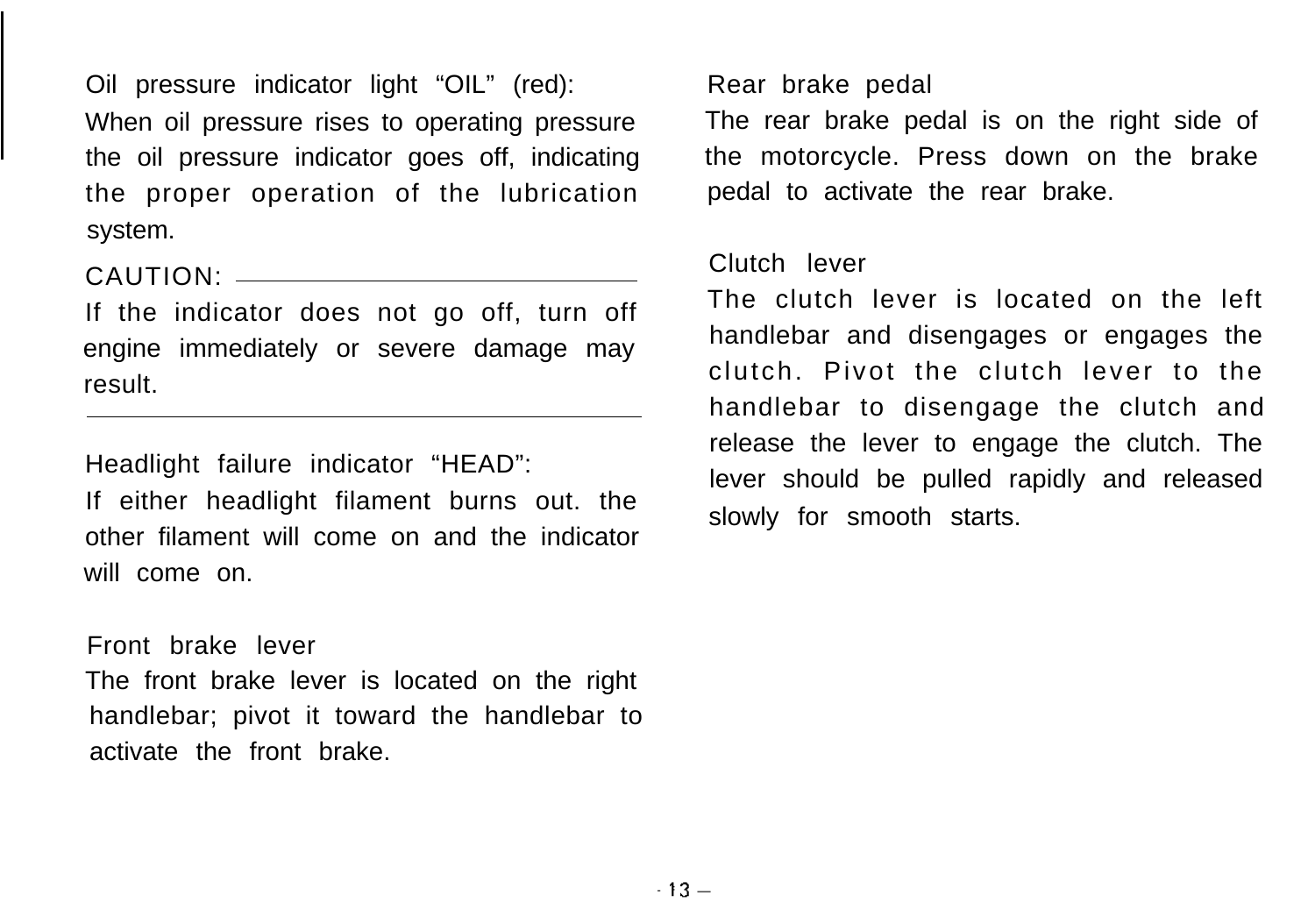#### Gear shifting

The gear ratios of the constant mesh 5 speed transmission are ideally spaced. The gears can be shifted by using the change pedal on the left side of the engine.



#### **Starter lever (choke lever)**

When cold. the engine requires a richer fuel mixture for starting. A separate starter circuit, which is controlled by the starter lever. supplies this mixture.

Push the lever down to open the circuit (for starting) and pull it up to close the circuit.



## Steering lock

To lock the steering, turn the handlebars fully to the right, insert the key into the steering lock and turn the key about I/8 turn counterclockwise. Then push the key in and turn it about l/8 turn clockwise. After checking if the lock is engaged, remove the key from the lock. To release the lock. reverse the above steps.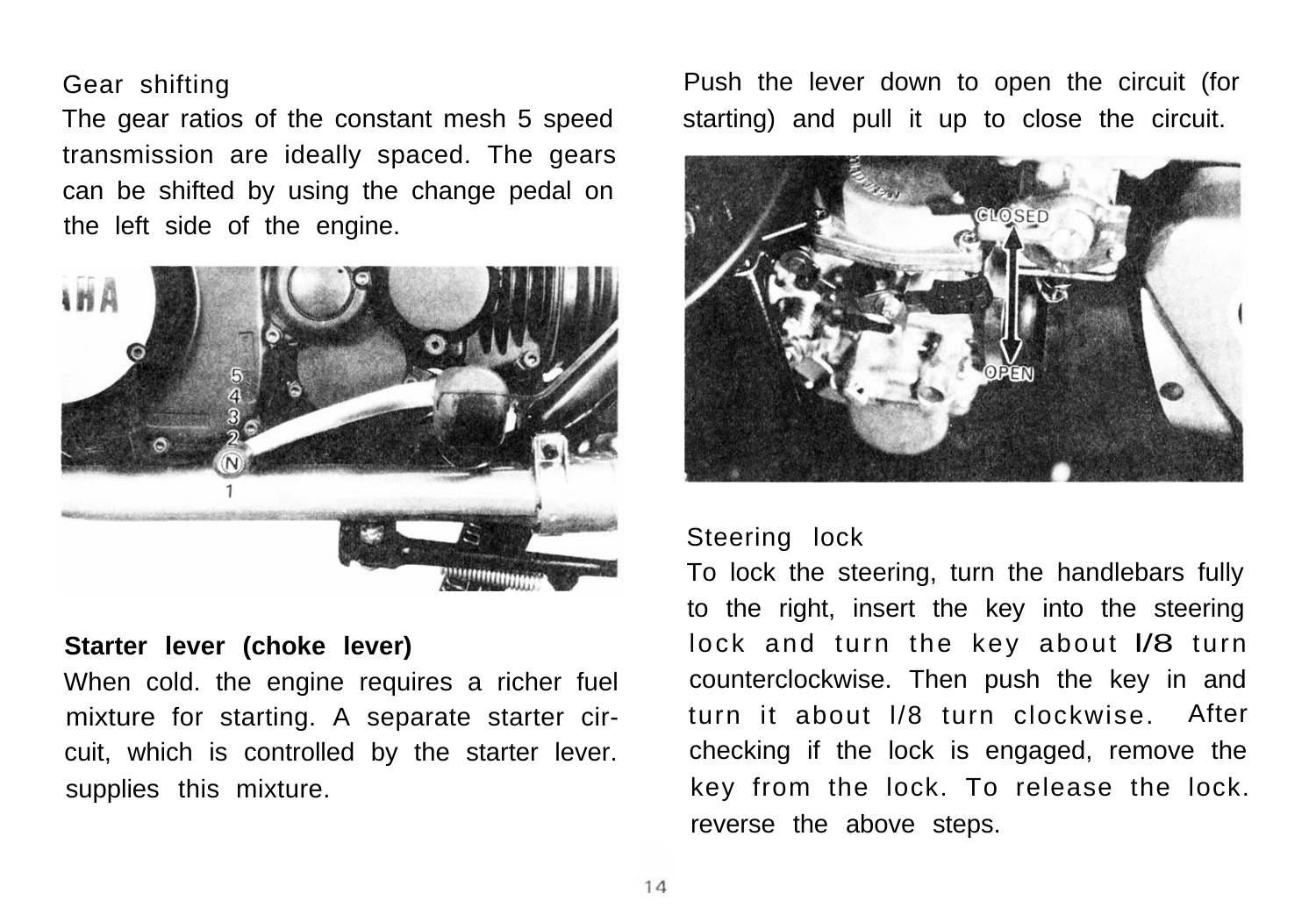

# **Fuel tank cap**

**Insert the key and push down and turn clockwise about l/8 turn. The lock will be cap**<br> **key and push down**<br> **about I/8 turn. The local contract of the state of the state of the state of the state of the state of the state of the state of the state of the state of the state of the state of the state of** 



**released and the fuel tank cap can be opened. The cap can be locked by merely pushing it into position.**

# **Seat lock**

**To open the seat lock, insert the key in the lock and turn it clockwise.**

**To lock the seat, replace the seat in the original position.**



# **Helmet holder**

**To open the helmet holder. Insert the key in** the lock and turn it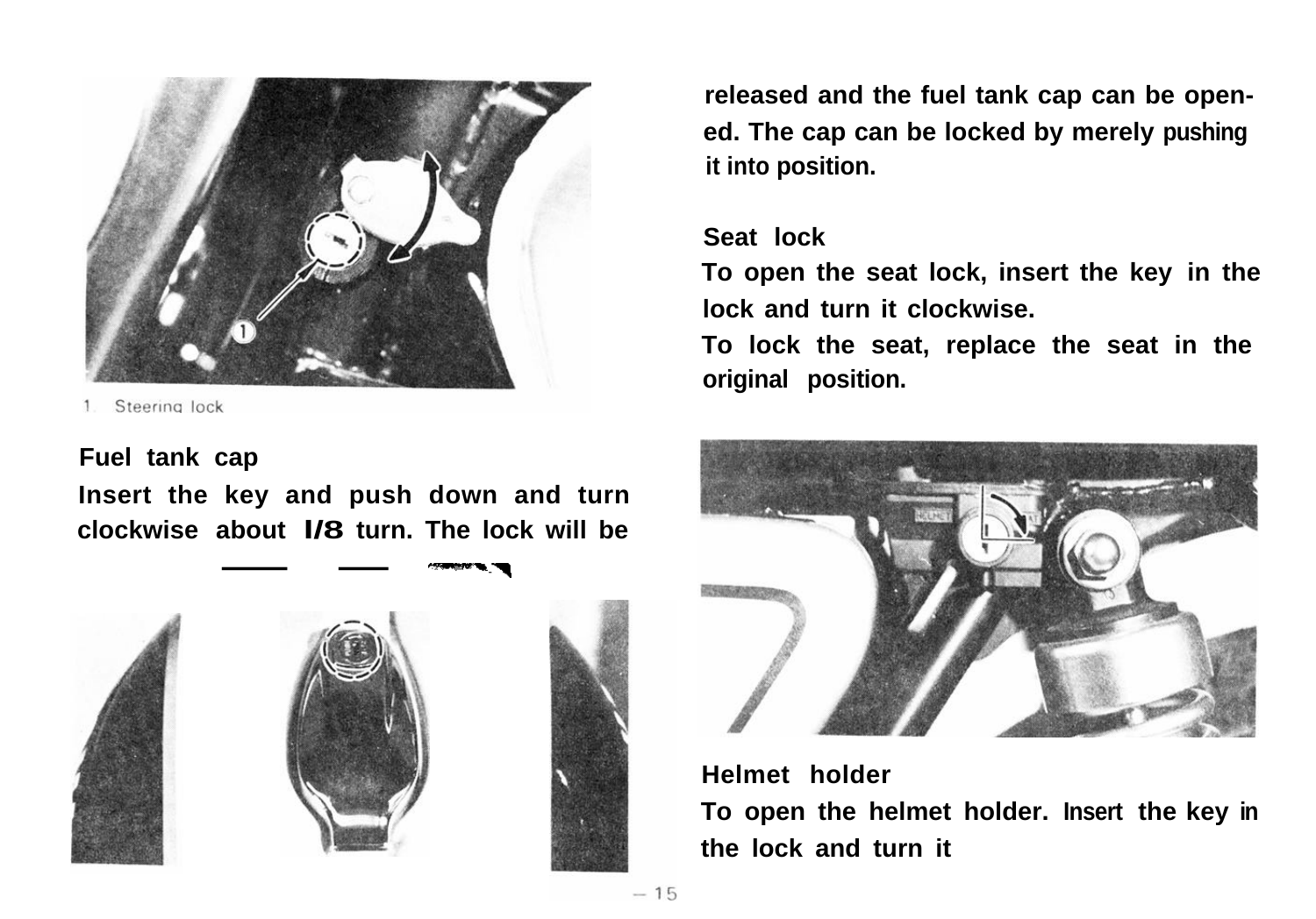

**in the original position.** 

# **Rear shock absorber**

**The spring preload of the rear shock absorber can be adjusted to suit rider preference and riding conditions.**

**If the spring seat is raised, the spring becomes stiffer and if lowered the spring becomes softer.**

**NOTE: \_**

**Adjust both the right and left sides to the**



# To lock the helmet holder, replace the holder  $\frac{1}{2}$  Stiffer<br>in the existent position **The odometer and trip odometer are built**